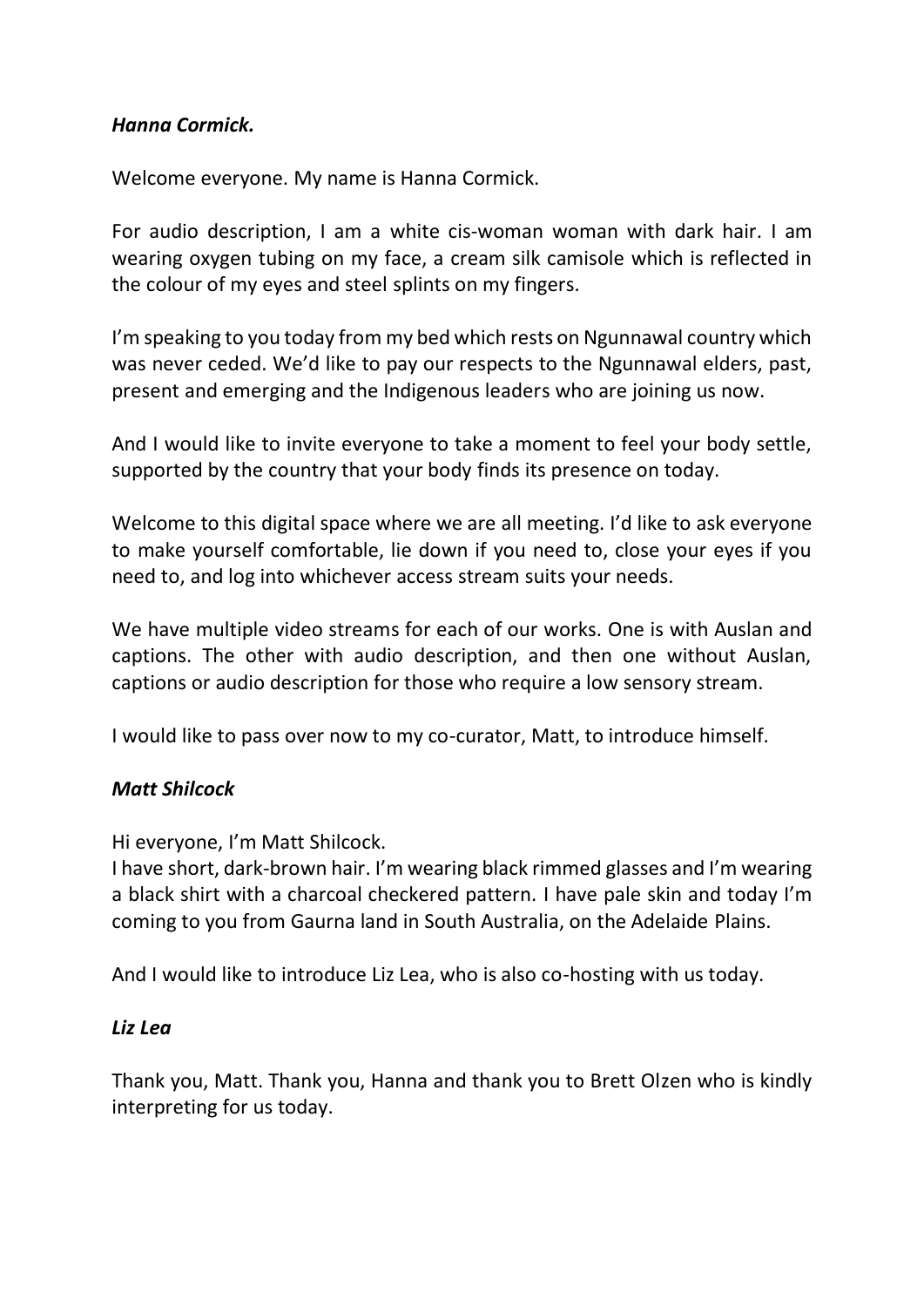My name is Liz Lea and I'm coming to you from the land of the Ngunnawal people. I am a white-skinned woman, with long dark hair, silver hoop earrings, and an electric blue top sitting against a black background.

And we are thrilled that you are joining us for the first I Dance Festival which was an idea that I had inspired by my fabulous co-curators and many other extraordinary artists that I have had the privilege of connecting and working with over many years now.

And we have changed up the format of this event to make it as accessible, something that people that hopefully can come and go from without needing to sit through a really long session.

### *Hanna*

So, this festival was originally envisaged as a mini film festival for iDay; International Day of People with a Disability, which is December 3rd.

But as a curating team, who live with disability and with chronic illness, things don't always go as we planned, and I myself amongst others are dealing with a lot illness in that week.

So, we are working in an industry that historically body exploitative and proactively centred and the disability and arts community has really tried to make a radical movement towards arts practices that are interdependent and sustainable.

And we could think of nothing more Crip positive and disability celebratory for iDay than to postpone the festival.

So, here we are. The day, and we hope you join us to celebrate this wonderful work of a group of exceptional disabled dance artists.

And now, please, we would like to invite you to take part in this beautiful smorgasboard of films we have with multiple access variations.

### *Tara Cheyne*

G'day everyone, and Yaama in Ngunnawal language.

My name is Tara Cheyne and I'm the new Minister for the Arts.